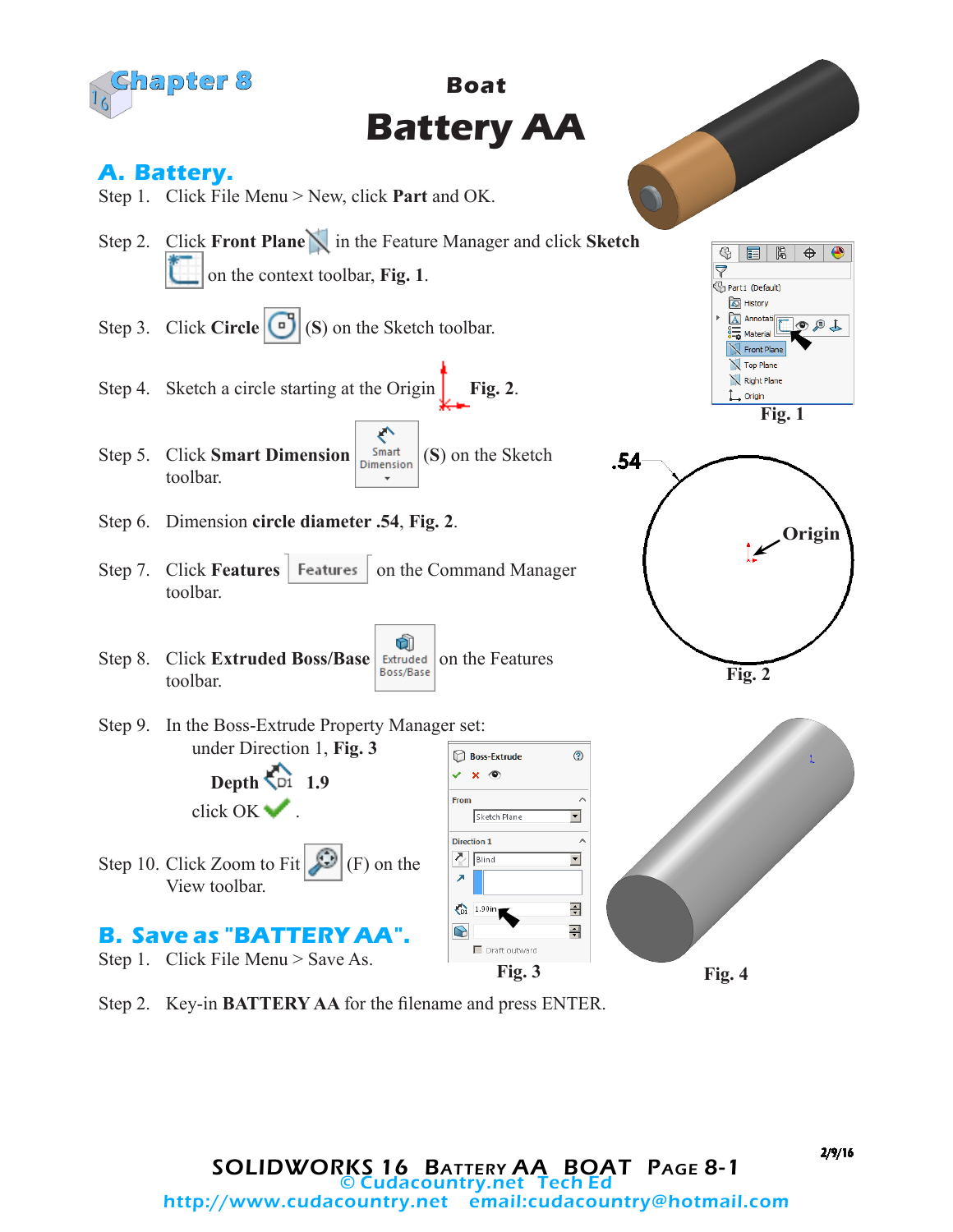## **C. Terminal.**

Step 1. Click the **front face** of the battery and click **Sketch** on the context toolbar, **Fig. 5**.

- Step 2. Click **Circle** (**S**) on the Sketch toolbar.
- Step 3. Sketch a circle at the Origin  $\int$ , **Fig. 6**.
- ぐ Step 4. Click **Smart Dimension**  $\begin{vmatrix}$ **Smart** (**S**) on the Sketch toolbar.
- Step 5. Dimension the circle **diameter .2**, **Fig. 6**.
- Step 6. Click **Features** | Features | on the Command Manager toolbar.
- Ù Step 7. Click **Extruded Boss/Base Extruded** on the Features toolbar.
- Step 8. In the Property Manager set: under Direction 1, **Fig. 7 Depth .05**

click OK ...

Step 9. Save. Use **Ctrl-S**.



●区園19ヶ◆・◆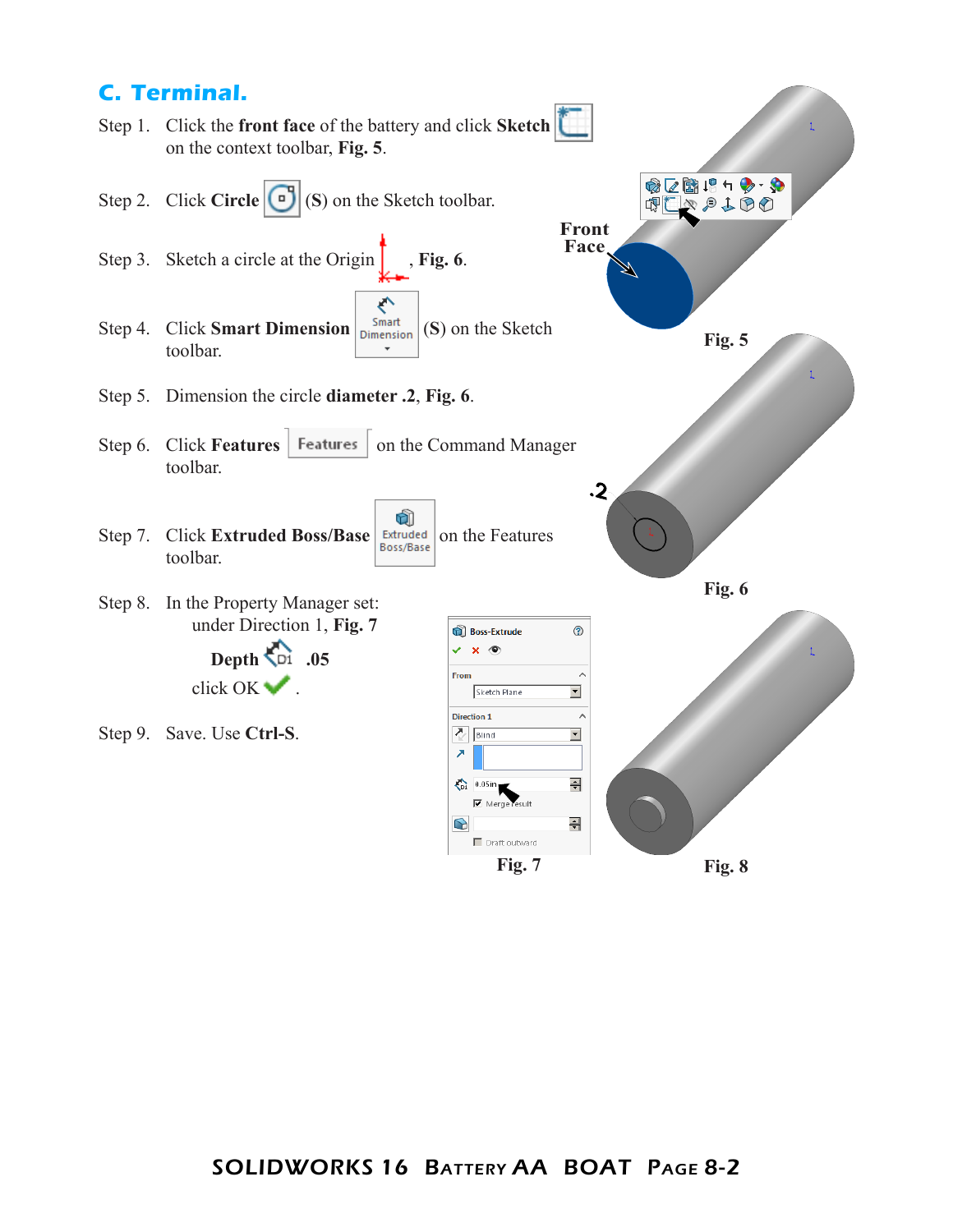

SOLIDWORKS 16 Battery AA BOAT Page 8-3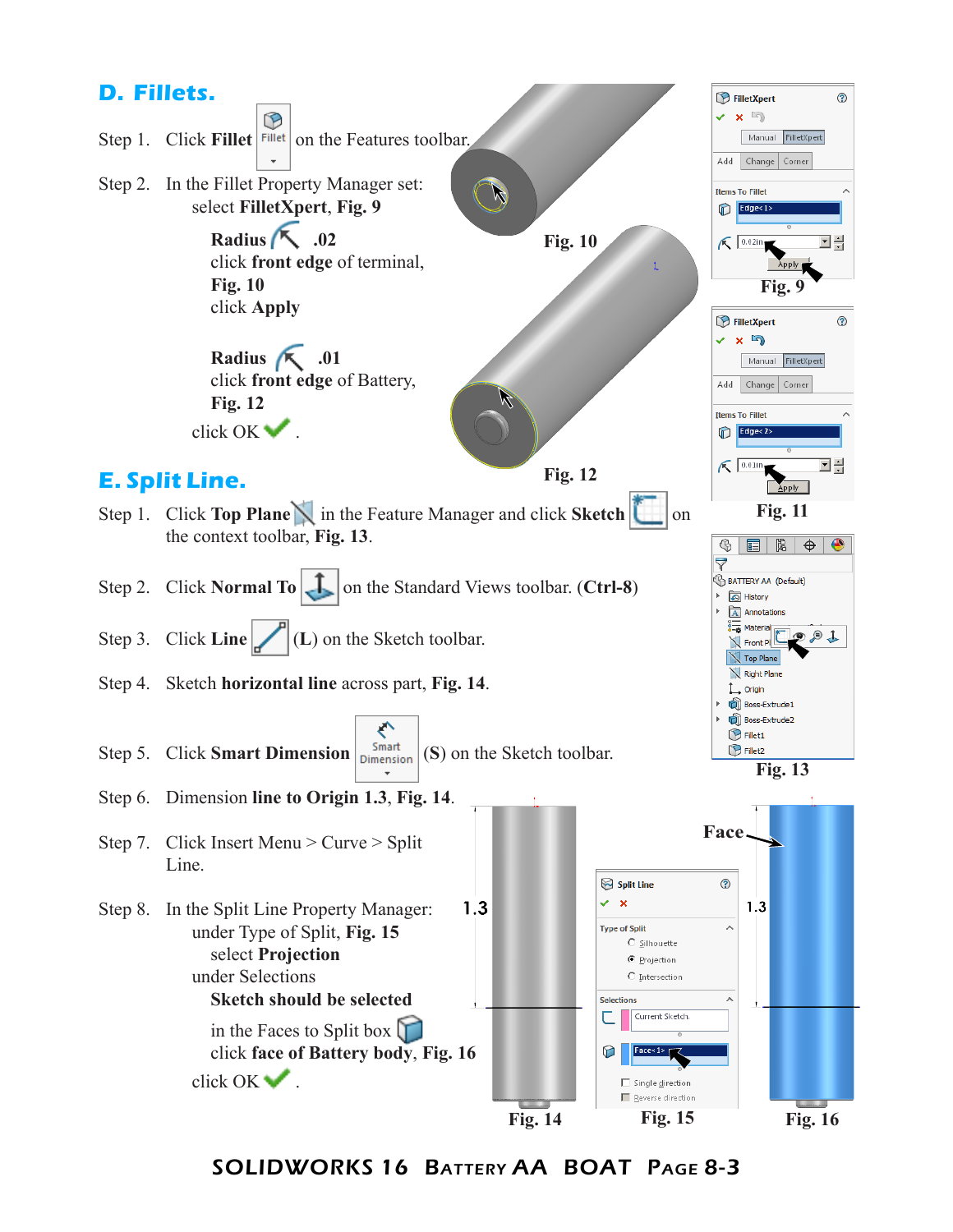